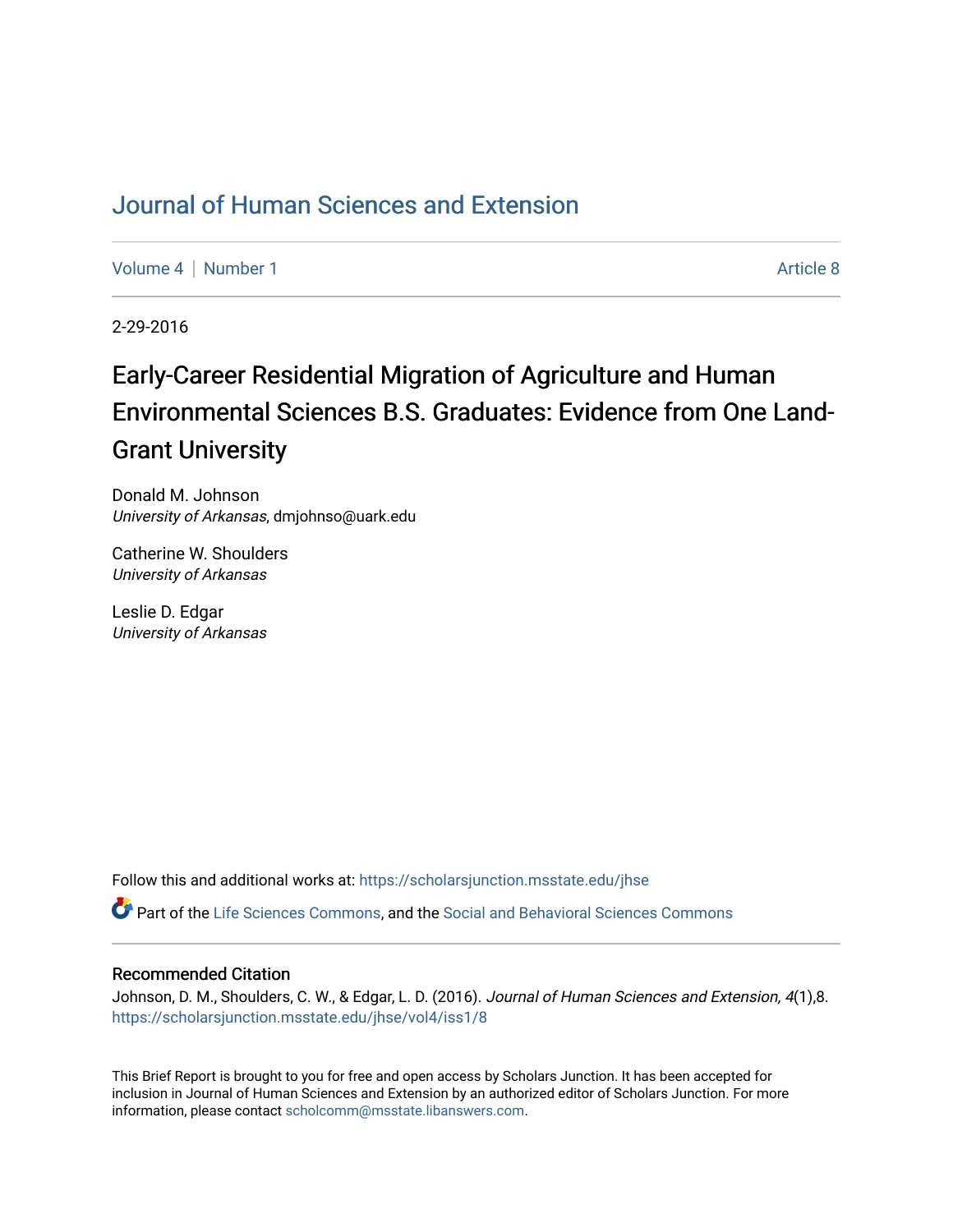# Early-Career Residential Migration of Agriculture and Human Environmental Sciences B.S. Graduates: Evidence from One Land-Grant University

### Acknowledgments

This work was supported by the USDA National Institute of Food and Agriculture, Hatch project 1007996.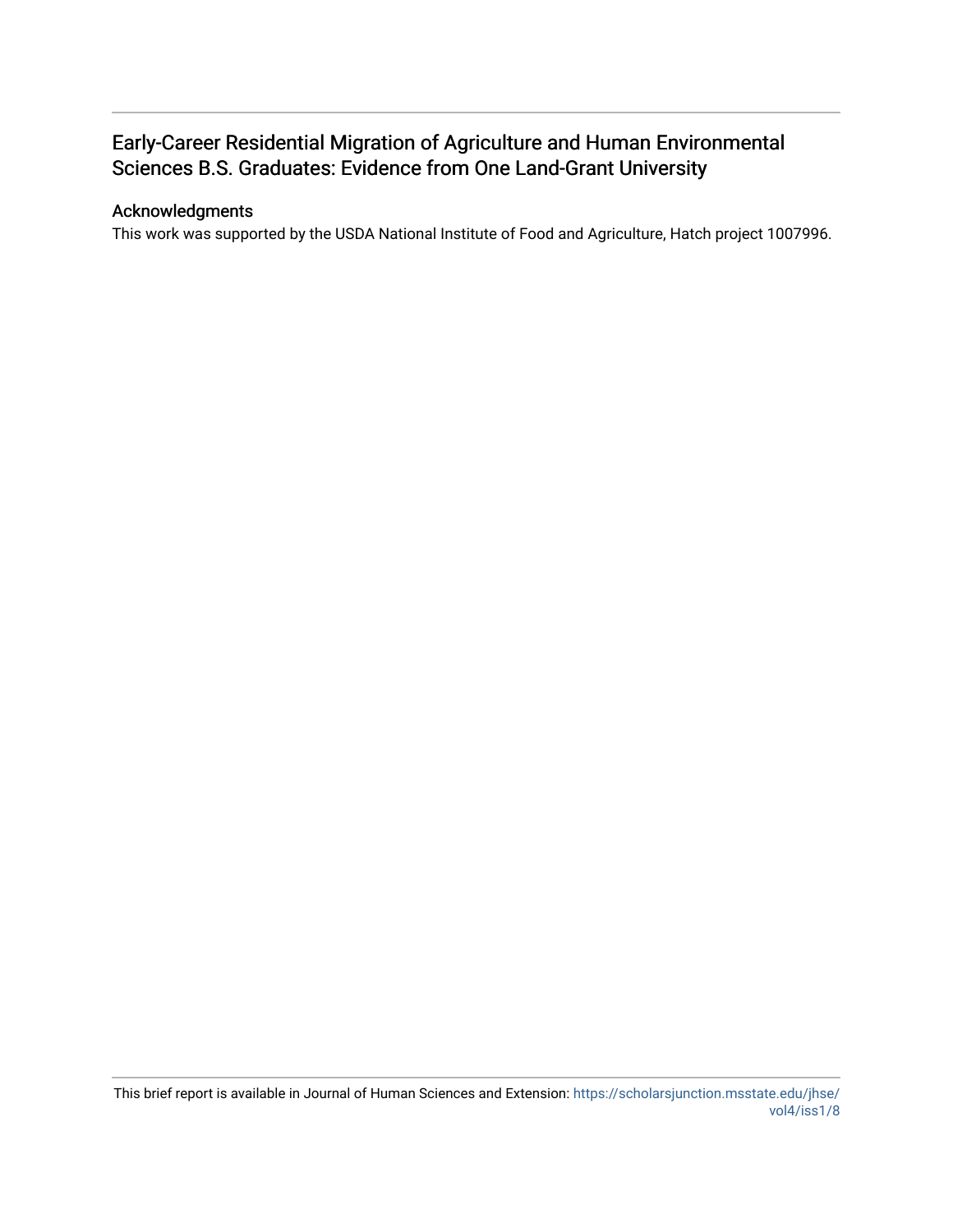# **Early-Career Residential Migration of Agriculture and Human Environmental Sciences B.S. Graduates: Evidence from One Land-Grant University**

**Donald M. Johnson Catherine W. Shoulders Leslie D. Edgar**  *University of Arkansas* 

*The zip codes of agriculture (n = 346) and human environmental sciences (n =*  $\overline{a}$ *304) bachelor's degree graduates were examined six to seven years after graduation to describe and compare pre-college and post-college residences (rural versus metropolitan) by major and overall. A majority of agriculture graduates were from rural areas (61.6%), and a majority of human environmental sciences graduates were from metropolitan areas (55.9%). Majorities of both agriculture (54.9%) and human environmental sciences (70.1%) graduates lived in metropolitan areas post-graduation, resulting in a net*  loss of 100 college-educated rural youth. Among rural graduates, there was no *significant difference in the percentage of agriculture (62.4%) and human environmental sciences (57.5%) graduates currently living in rural areas. Among metropolitan graduates, twice as many agriculture graduates lived in rural areas after graduation as compared to human environmental sciences graduates. Graduates from rural areas were 11 times more likely than graduates from metropolitan areas to live in rural areas after graduation. Regardless of precollege residence or major, nearly 40% of graduates lived in their home community after graduation, and 60% lived within 50 miles of their home community. Further research is needed to understand the decision-making processes and factors undergirding these residential patterns.* 

*Keywords:* agriculture, brain drain, human sciences, graduates, residential migration

# **Introduction**

The out-migration of the most academically-talented youth from rural areas has been dubbed the "rural brain drain" and poses a threat not only to the social and economic vitality of rural communities, but also to their very survival (Artz & Yu, 2009; Carr & Kefalas, 2009; McGranahan & Beale, 2002). This out-migration of the "best kids" (Carr & Kefalas, 2009, p.

Direct correspondence to Donald M. Johnson at dmjohnso@uark.edu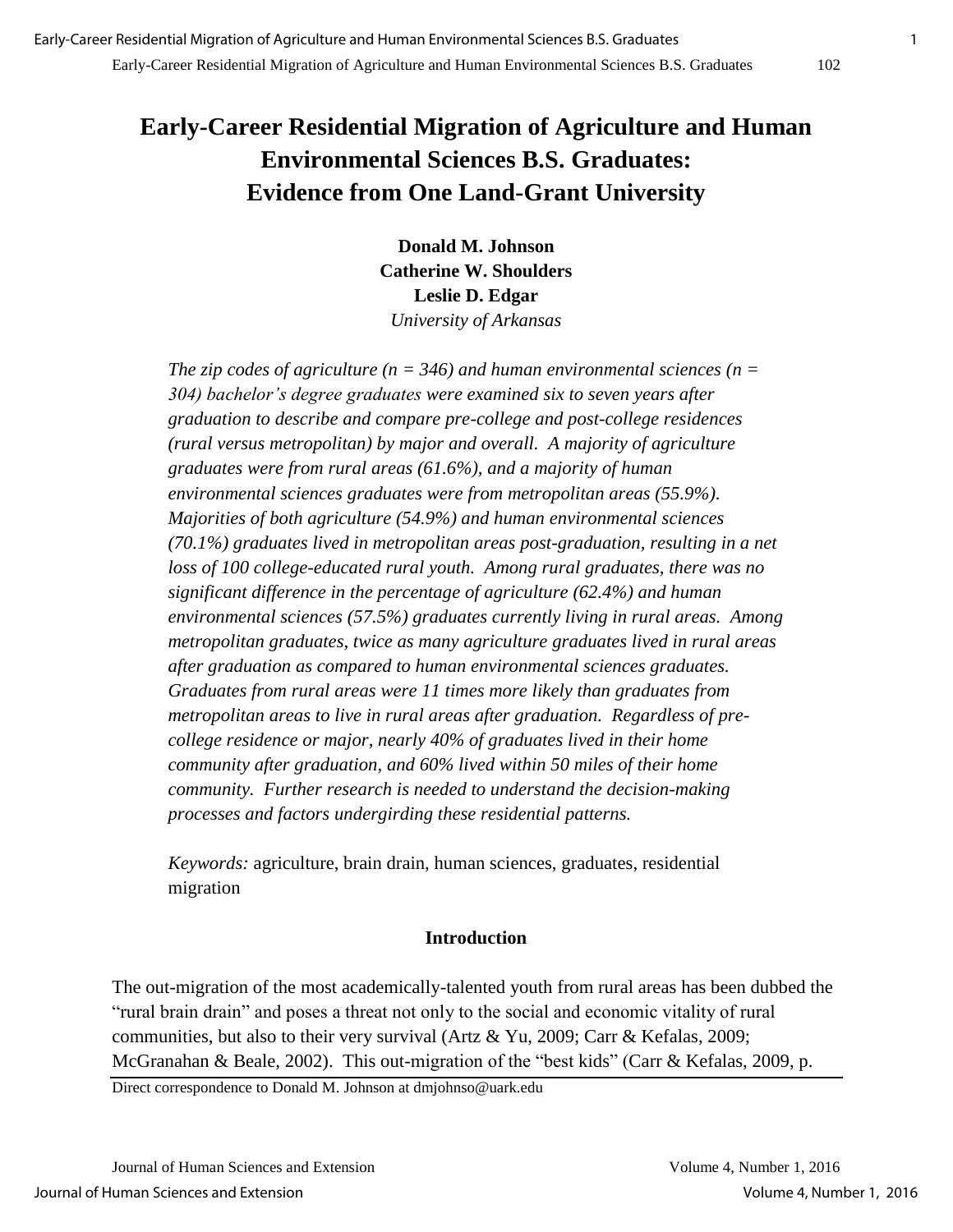#### Early-Career Residential Migration of Agriculture and Human Environmental Sciences B.S. Graduates 103

29) leaves many rural communities with lower levels of human and social capital (Garasky, 2002; Gibbs, 2005), decreasing and aging populations (Lichter & Brown, 2014; Monk, 2007), decreasing tax bases (Gibbs, 2005), and shrinking economies (Petrin, Schafft, & Meece, 2014).

Human capital has been defined as, "productive wealth embodied in labour [sic], skills, and knowledge" (Organization for Economic Cooperation and Development, 2001, para. 2). Human capital theory (HCT) postulates that individuals primarily (but not exclusively) invest their time and money in education and training to develop their human capital with the expectation that this investment will result in higher future incomes (Tan, 2014). According to Goldin and Katz (2008), U.S. wage growth for much of the  $20<sup>th</sup>$  Century was largely driven by increases in human capital through more widespread and higher levels of educational attainment.

HCT provides a logically-compelling framework for examining the "rural brain drain." Under this scenario, the most academically-talented rural youth graduate from high school and leave home to attend colleges and universities (Carr & Kefalas, 2009). Upon graduation, with a degree and major that may or may not even be in demand in the rural home community (Marré, 2014), graduates enter the job market and are confronted with the reality of the rural-metropolitan wage gap, where college graduates employed in rural areas earn significantly less than graduates employed in metropolitan areas (Artz, Kimle, & Orazem, 2014; Kusmin, Gibbs, & Parker, 2008). Thus, given the assumptions of HCT, even graduates who desire to live in (or return to) rural areas may ultimately choose, if somewhat reluctantly, to accept employment and consequently live in metropolitan areas (Carr & Kefalas, 2009), or rural graduates may make economic sacrifices as the cost of returning to rural communities (von Reichert, Cromartie, & Arthun, 2011).

Agriculture and human environmental sciences as academic disciplines are historically connected to rural America with roots in Land-Grant Colleges (Seevers & Graham, 2012). Artz and Yu (2009) found that Iowa State University's Colleges of Agriculture and Life Sciences and Human Sciences attracted the highest percentages of students from rural areas and had the highest percentages of graduates living in rural areas. The researchers posited that majors in these colleges were more closely aligned with rural employment opportunities than majors in other colleges. A number of studies (Johnson, Edgar, Edgar, Pate, & Steffen, 2015; McCallister, Lee, & Mason, 2005; Wildman & Torres, 2001) have found that students from small-town and rural areas make up significant portions of the undergraduate enrollment in departments and colleges of agriculture.

Using survey and institutional data, Artz et al. (2014) studied a stratified random sample of 5,416 Iowa State University bachelor's degree graduates, representative of the 84,917 alumni between 1982 and 2006, to determine the economic returns to agriculture degrees based on employment sector (i.e., agriculture or nonagriculture) and job location (i.e., rural or urban). The researchers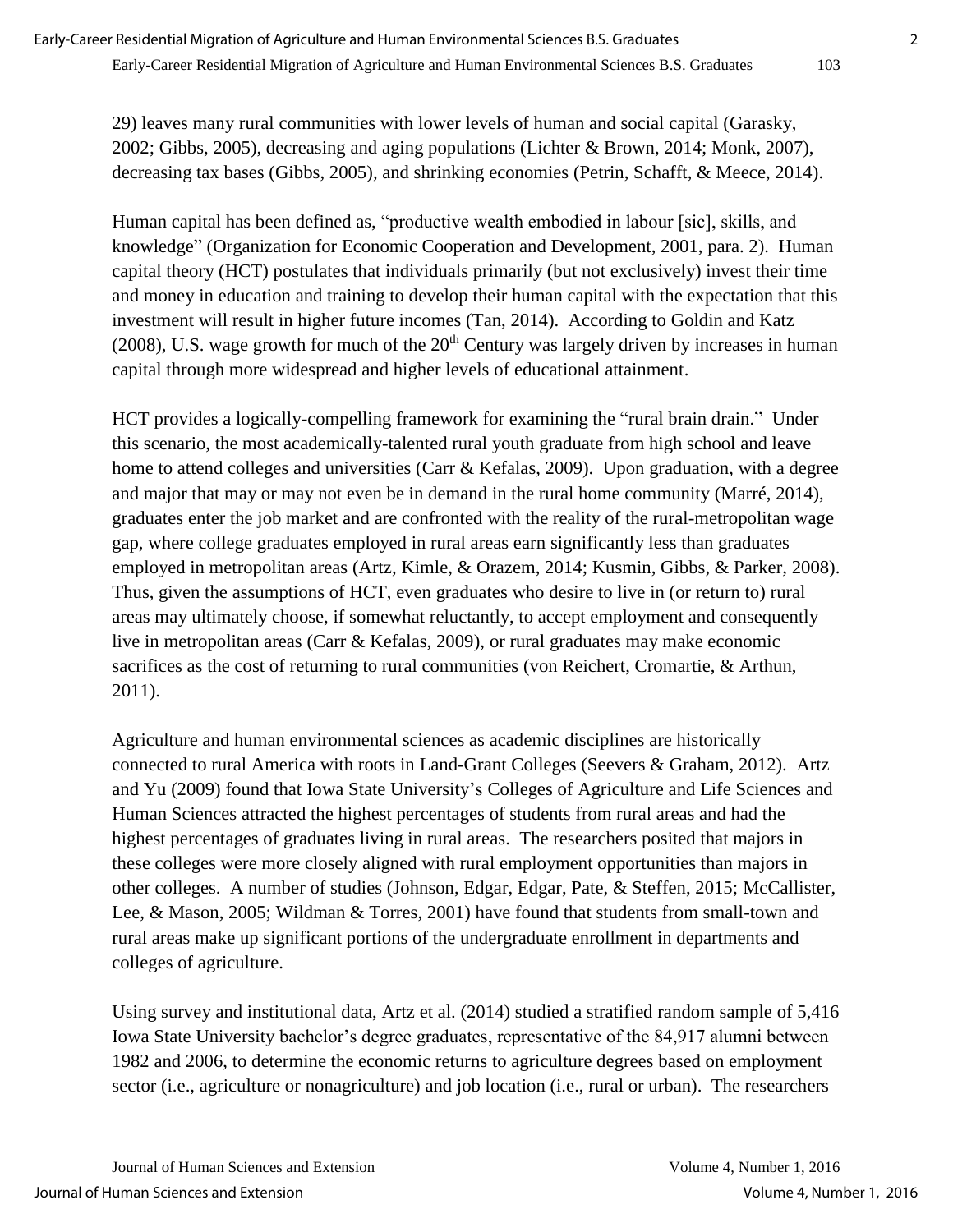found that only 21% of graduates were employed in agriculture in 2007, and that 60% of the agricultural jobs were located in urban, not rural, areas. In 2007, agriculture graduates working in rural areas made significantly less than agriculture graduates in urban areas working in agricultural (-\$16,427) and in nonagricultural (-\$36,207) jobs. Thus, even for agriculture majors, there appeared to be an economic incentive to work in urban areas.

In addition to economic rewards for metropolitan employment, Cortright (2014) noted a general preference among young college graduates for metropolitan living. According to Burbank and Keely (2014), 86% of 19 to 29 year-olds preferred to live in urban (38%) or suburban (48%) areas. Further, Demi, McLaughlin, and Snyder (2009) found that only 23.8% of rural  $11<sup>th</sup>$  grade students aspiring to complete a bachelor's degree wanted to live in their rural home communities at age 30. There was a negative correlation between educational aspirations and desire to remain in the home community.

Estes, Estes, Johnson, Shoulders, and Edgar (in press) determined that graduates of the College of Agricultural, Food and Life Sciences, which includes the School of Human Environmental Sciences, at the University of Arkansas were significantly more likely than graduates of other colleges to both come from rural areas and to live in rural areas after graduation. The current study presents a further analysis of the original data to determine if there are differences between agriculture and human environmental sciences majors in pre- and post-college residence patterns.

# **Purpose and Objectives**

The purpose of this study was to describe and compare the migration patterns of 2007 and 2008 agriculture and human environmental sciences graduates from a mid-south Land-Grant University located in a primarily rural state. Specific objectives were to:

- 1. Determine the percentages of agriculture and human environmental sciences graduates originally from rural and metropolitan communities and determine if there is a significant  $(p < .05)$  association between major and home community;
- 2. Determine the percentages of agriculture and human environmental sciences graduates currently residing in rural and metropolitan communities and determine if there is a significant  $(p < .05)$  association between major and current community;
- 3. Determine the percentages of agriculture and human environmental sciences graduates currently residing in rural and metropolitan communities by pre-college community; determine if there are significant  $(p < .05)$  associations between major and current community when controlling for pre-college community; and determine if there are significant associations ( $p < .05$ ) between pre-college community and current community when controlling for major; and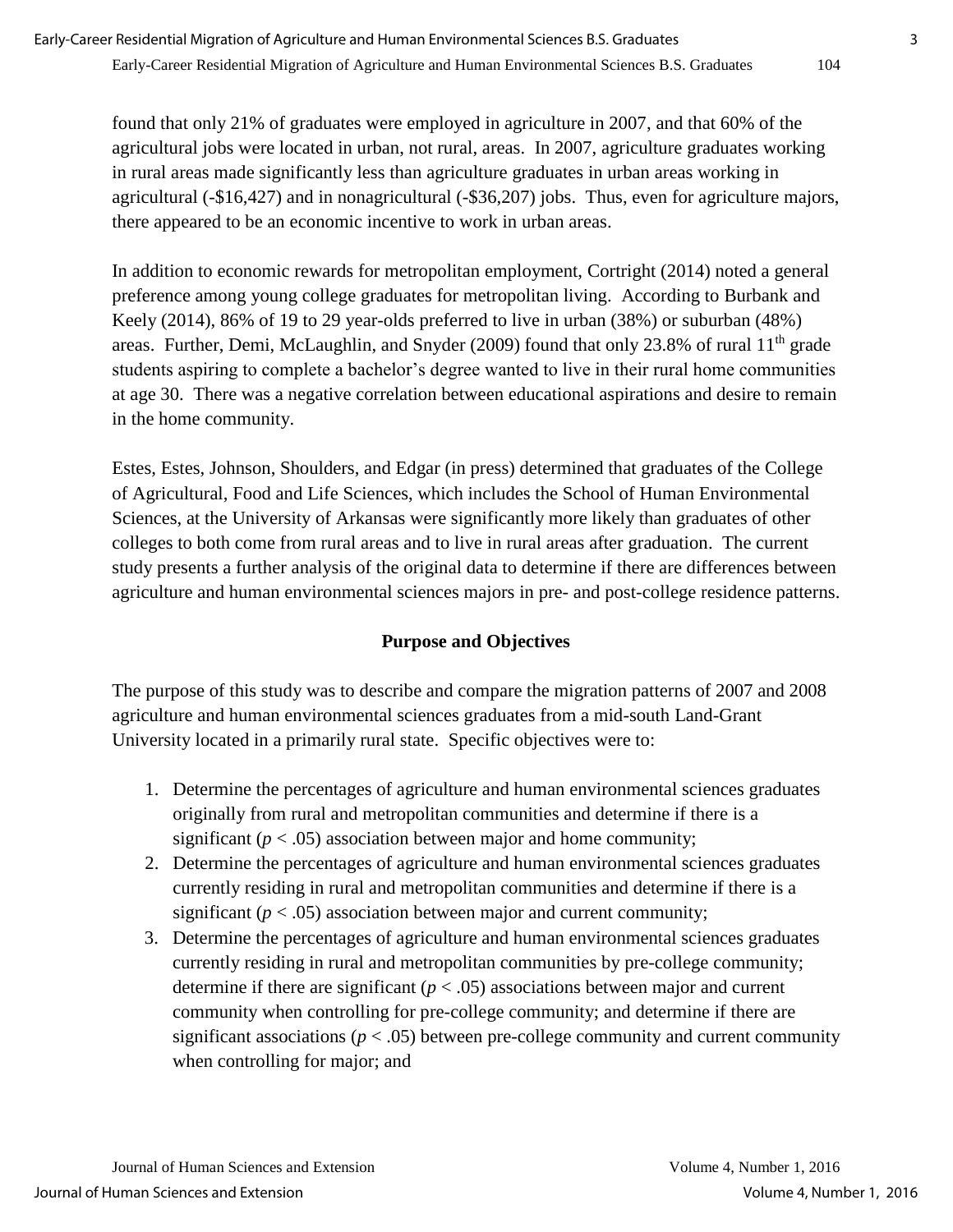4. Determine the percentages of agriculture and human environmental sciences graduates currently residing in home or nearby  $( $50$  miles) communities when controlling for pre$ college community or major; determine if there are significant  $(p < .05)$  associations between major and currently residing in home or nearby communities when controlling for pre-college community; and determine if there are significant  $(p < .05)$  associations between pre-college community and currently residing in their home or nearby communities when controlling for major.

## **Methods**

The data set for this study was provided by the University of Arkansas Alumni Association in March 2014 and included parents' (or guardians') zip codes at the time students first enrolled in the university, graduates' current zip codes, and the undergraduate college and major for all 2007 and 2008 bachelor's degree graduates (*N* = 650) from the College of Agricultural, Food and Life Sciences (AFLS), which includes the School of Human Environmental Sciences. According to the University of Arkansas Alumni Association, alumni mailing addresses (including zip codes) are updated every 90 days to ensure that all alumni mailings reach the intended recipient at his or her current address (T. Dover, personal communication, June 30, 2015). No names or other personal identifiers were provided to maintain the anonymity of graduates. Graduates from 2007 and 2008 were selected for study because at seven or six years, respectively, after graduation, these alumni were likely to have completed any post-graduate education and early-career transfers and be settled into fairly stable residential environments (von Reichert, Cromartie, & Arthun, 2014).

Parents' zip codes (at the time the student entered the university) and graduates' current zip codes were used to classify each graduate's pre-college residence and current residence as either rural/small town (hereinafter referred to as rural) or metropolitan based on the Rural-Urban Commuting Area (RUCA) zip code approximation database (Rural Health Research Center [RHRC], n.d.). The RUCA zip code approximation database is based on U.S. Department of Agriculture (USDA) RUCA codes and was last updated in 2005 (Hart, Larson, & Lishner, 2005). Primary RUCA codes range from 1 to 10, with codes 1 through 3 being *metropolitan* and codes 4 through 10 considered *rural* (U.S. Department of Agriculture Economic Research Service [USDA-ERS], 2012). Under this classification, a zip code was considered rural if it did not contain or partially contain a city of 50,000 or more in population (USDA-ERS, 2012).

Data were analyzed using descriptive and nonparametric statistics; the 0.05 *alpha* level was set *a priori* for all tests of statistical significance. The magnitude of all significant associations was described using odds ratios (*ORs*) and their 95% confidence intervals (Stokes, Davis, & Koch, 2012).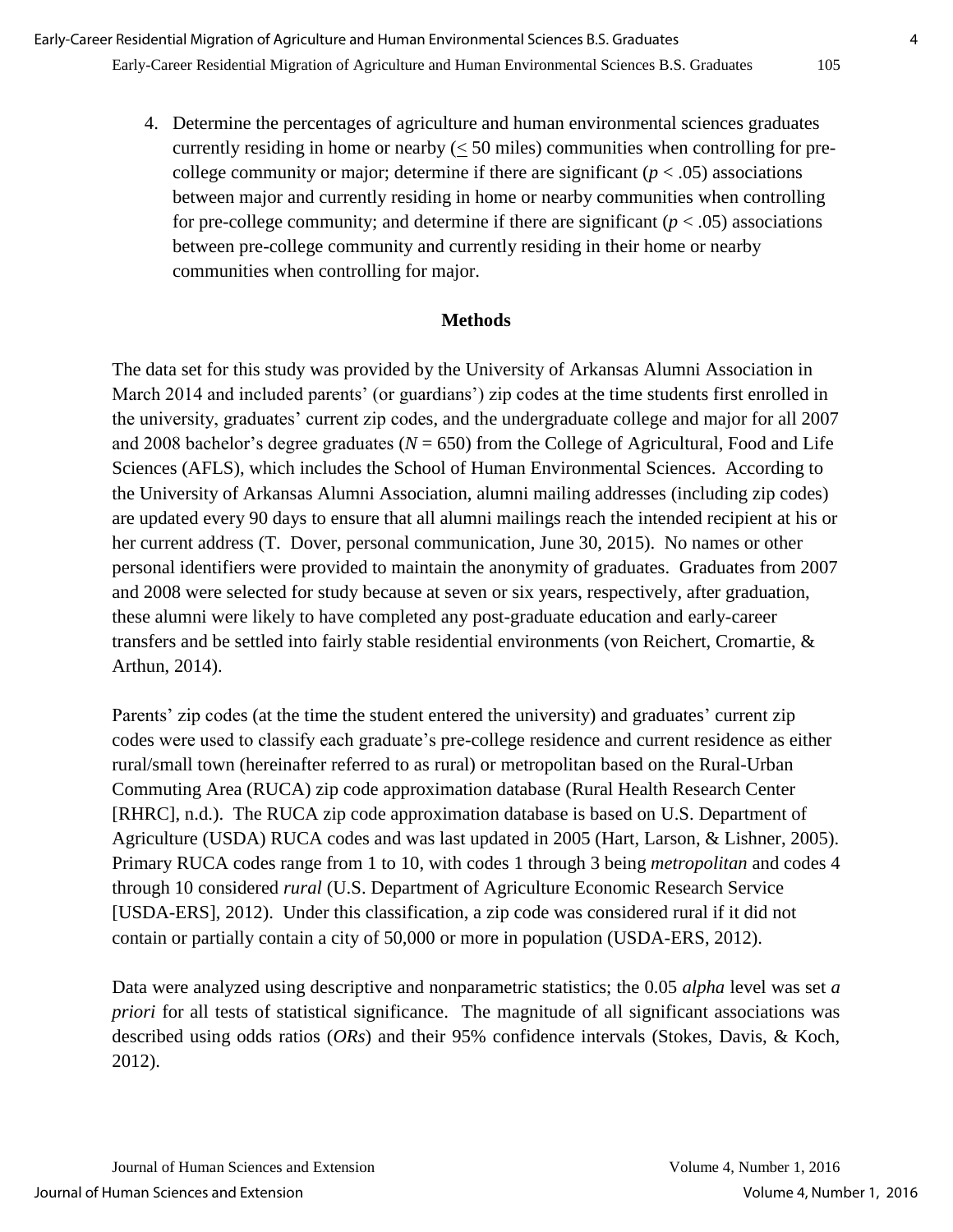#### Early-Career Residential Migration of Agriculture and Human Environmental Sciences B.S. Graduates 106

#### **Results**

The 650 AFLS bachelor's degree graduates in 2007 and 2008 were evenly distributed between years at 50.1% and 49.9%, respectively. The graduates were fairly evenly divided between agriculture (53.2%) and human environmental sciences (46.8%) majors. Overall, the specific majors with the most graduates were apparel merchandising and product development (19.4%), human development and family sciences (16.2%), agricultural business (16.0%), animal science (10.8%), and human development and family sciences (10.8%). A majority of agriculture graduates were male (58.1%), while the predominant majority of human environmental sciences graduates were female (90.5%). Overall, 64.6% of AFLS graduates were female and 35.4% were male. Chi square analyses revealed no significant  $(p > .05)$  differences by year for number of graduates, major (agriculture or human environmental sciences), or gender; thus, graduates from the two years were combined for all subsequent analyses.

## **Objective One**

A majority of agriculture majors were originally from rural areas (61.6%), while a majority of human environmental sciences majors were from metropolitan areas (55.9%). As shown in Table 1, there was a significant association  $(p < .001)$  between major and pre-college residence. The calculated *OR* of 2.03 (CI<sub>95</sub> = 1.49 to 2.78) indicated that agriculture graduates were approximately twice as likely to be from rural areas compared to human environmental sciences graduates.

*Table 1. Pre-College Residence of Agriculture and Human Environmental Sciences Graduates*

|                                            |     |      | <b>Rural</b> $(n = 347)$ <b>Metro</b> $(n = 303)$ |      |          |
|--------------------------------------------|-----|------|---------------------------------------------------|------|----------|
| <b>Major</b>                               |     | %    |                                                   | %    |          |
| Agriculture ( $n = 346$ )                  | 213 | 61.6 |                                                   | 38.4 | 19.87*** |
| Human Environmental Sciences ( $n = 304$ ) | 134 | 44.1 | '70.                                              | 55.9 |          |
| $\overline{Note}:$ ***<br>$p < .001$ .     |     |      |                                                   |      |          |

# **Objective Two**

Six or seven years after graduation, a slight majority of agriculture graduates (54.9%) and a larger majority of human environmental sciences graduates (70.1%) were living in metropolitan areas (see Table 2), indicating a rural to metropolitan migration both by major and overall. There was a significant ( $p < .001$ ) association between major and current residence, with a higher percentage of agriculture graduates (45.1%) living in rural areas as compared to human environmental sciences graduates (29.9%). The *OR* of 1.92 (CI<sub>95</sub> = 1.39 to 2.66) indicated agriculture graduates were nearly twice as likely as human environmental sciences graduates to currently live in a rural area.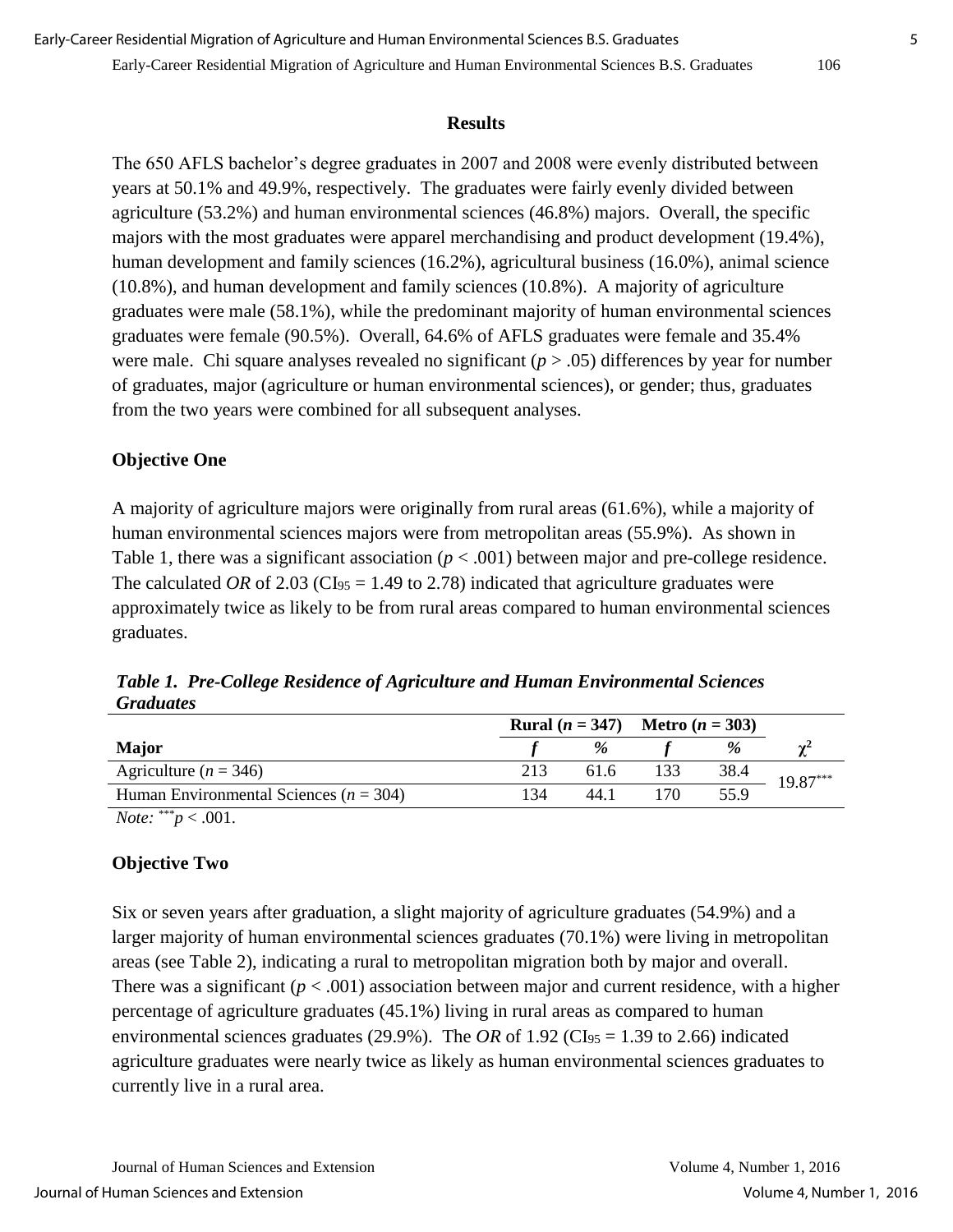|                                            |     | <b>Rural</b> $(n = 247)$ |     | <b>Metro</b> $(n = 403)$ |            |
|--------------------------------------------|-----|--------------------------|-----|--------------------------|------------|
| <b>Major</b>                               |     | $\%$                     |     | %                        |            |
| Agriculture ( $n = 346$ )                  | '56 |                          | 190 | 54.9                     | $15.77***$ |
| Human Environmental Sciences ( $n = 304$ ) |     | 29 9                     |     | 70.1                     |            |

| Table 2. Current Residence of Agriculture and Human Environmental Sciences Graduates |
|--------------------------------------------------------------------------------------|
|--------------------------------------------------------------------------------------|

*Note:*  $*^{**}p < .001$ .

## **Objective Three**

To gain a better understanding of who moves from rural to metropolitan communities (or, less commonly, from metropolitan to rural communities), students were grouped by pre-college residence and their current residences were examined by major. As shown in Table 3, the majority of rural agriculture (62.4%) and rural human environmental sciences (57.5%) graduates currently lived in rural areas. There was no significant (*p* > .05) association between major and current residence for graduates originally from rural areas.

*Table 3. Current Residence of Agriculture and Human Environmental Sciences Graduates by Pre-College Residence*

|                                                                                                                                                                                             |             | <b>Current Residence</b> |             |                     |             |  |
|---------------------------------------------------------------------------------------------------------------------------------------------------------------------------------------------|-------------|--------------------------|-------------|---------------------|-------------|--|
|                                                                                                                                                                                             |             | <b>Rural</b>             |             | <b>Metropolitan</b> |             |  |
| <b>Pre-College Residence</b>                                                                                                                                                                | $(n = 247)$ |                          | $(n = 403)$ |                     |             |  |
| <b>Major</b>                                                                                                                                                                                |             | %                        |             | %                   | $\chi^2$    |  |
| Rural ( $n = 347$ )                                                                                                                                                                         |             |                          |             |                     |             |  |
| Agriculture ( $n = 213$ )                                                                                                                                                                   | 133         | 62.4                     | 80          | 37.6                | $0.85^{NS}$ |  |
| Human Environmental Sciences ( $n = 134$ )                                                                                                                                                  | 77          | 57.5                     | 57          | 42.5                |             |  |
| Metropolitan ( $n = 303$ )                                                                                                                                                                  |             |                          |             |                     |             |  |
| Agriculture ( $n = 133$ )                                                                                                                                                                   | 23          | 17.3                     | 110         | 82.7                | $5.71*$     |  |
| Human Environmental Sciences ( $n = 170$ )                                                                                                                                                  | 14          | 8.2                      | 156         | 91.8                |             |  |
| Rural ( $n = 347$ )                                                                                                                                                                         | 210         | 60.5                     | 137         | 39.5                | $160.22***$ |  |
| Metropolitan ( $n = 303$ )                                                                                                                                                                  | 37          | 12.2                     | 266         | 87.8                |             |  |
| $M_{\ell}$ , $NSML_{\ell}$ $C_{\ell}$ , $C_{\ell}$ , $\ldots$ , $C_{\ell}$ , $O_{\ell}$ , $\ell^{*}$ , $O_{\ell}$ , $S^{**}$ , $O_{\ell}$ , $O_{\ell}$ , $S^{**}$ , $O_{\ell}$ , $O_{\ell}$ |             |                          |             |                     |             |  |

*Note:*  $\sqrt{P} > 0.05$ ;  $p < 0.05$ ;  $p < 0.001$ .

A majority of both agriculture (82.7%) and human environmental sciences (91.8%) graduates originally from metropolitan areas currently lived in metropolitan areas (see Table 3). However, there was a significant  $(p < .05)$  association between major and current residence for students originally from metropolitan areas. Although small, the percentage of metropolitan agriculture graduates living in rural areas (17.3%) was twice as large as the percentage of metropolitan human environmental sciences graduates living in rural areas (8.2%). The calculated *OR* indicated a metropolitan agriculture graduate was 2.33 ( $CI_{95} = 1.15$  to 4.73) times more likely to currently live in a rural area compared to a metropolitan human environmental sciences graduate.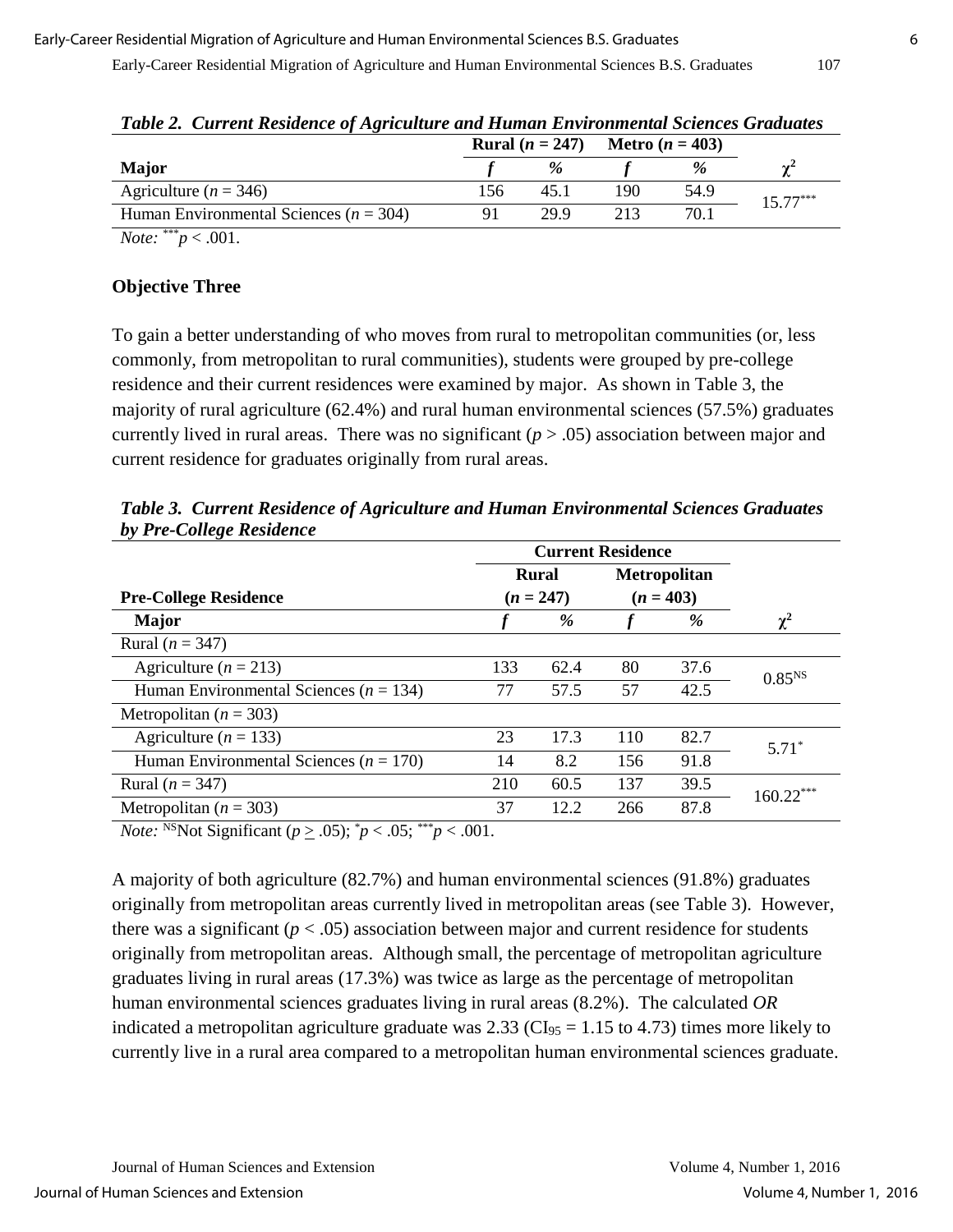There was a significant  $(p < .001)$  association between pre-college and current residence when controlling for major (see Table 3). A majority of rural graduates returned to rural communities (60.5%), and an even larger majority of metropolitan graduates returned to metropolitan communities (87.8%). The calculated *OR* indicated it was  $11.02$  (CI<sub>95</sub> = 7.34 to 16.53) times more likely that a rural graduate would currently live in a rural area than would a metropolitan graduate.

### **Objective Four**

There were no significant ( $p > .05$ ) associations between major and percentages of graduates currently living in their home communities for either rural or metropolitan graduates (see Table 4). Slightly less than 40% of graduates, regardless of pre-college community or major, lived in their home communities.

|                              | <b>Graduates Residing in:</b>        |      |                    |                                     |      |                    |  |
|------------------------------|--------------------------------------|------|--------------------|-------------------------------------|------|--------------------|--|
|                              | <b>Home Community</b><br>$(n = 251)$ |      |                    | <b>Nearby Community<sup>a</sup></b> |      |                    |  |
| <b>Pre-College Residence</b> |                                      |      |                    | $(n = 390)$                         |      |                    |  |
| <b>Major</b>                 |                                      | %    | $\chi^2$           |                                     | %    | $\chi^2$           |  |
| Rural ( $n = 347$ )          |                                      |      |                    |                                     |      |                    |  |
| Agriculture ( $n = 213$ )    | 85                                   | 39.9 |                    | 127                                 | 59.6 | 0.08 <sup>NS</sup> |  |
| Human Environmental          | 51                                   | 38.1 | $0.12^{NS}$        | 82                                  |      |                    |  |
| Sciences ( $n = 134$ )       |                                      |      |                    |                                     | 61.2 |                    |  |
| Metropolitan ( $n = 303$ )   |                                      |      |                    |                                     |      |                    |  |
| Agriculture ( $n = 133$ )    | 52                                   | 39.1 |                    | 82                                  | 62.6 | $0.36^{NS}$        |  |
| Human Environmental          |                                      | 37.1 | $0.13^{NS}$        | 99                                  | 58.2 |                    |  |
| Sciences ( $n = 170$ )       | 63                                   |      |                    |                                     |      |                    |  |
| Rural ( $n = 347$ )          | 136                                  | 39.2 | 0.10 <sup>NS</sup> | 209                                 | 60.2 | 0.02 <sup>NS</sup> |  |
| Metropolitan ( $n = 303$ )   | 115                                  | 38.0 |                    | 181                                 | 59.7 |                    |  |

*Table 4. Agriculture and Human Environmental Sciences Graduates Returning to Home or Nearby (***<** *50 miles) Communities by Pre-College Residence*

*Note:* <sup>NS</sup>Not Significant ( $p > .05$ ).

a Includes graduates living in their home community.

There were no significant  $(p > .05)$  associations between major and living in a nearby community (within 50 miles of home community) for either rural or metropolitan students (see Table 4). Approximately 60% of graduates, regardless of pre-college community or major, lived in or near their home communities as measured from center of pre-college zip code area to center of current zip code area.

Finally, there was no significant  $(p > .05)$  association between pre-college community type and the percentages of students either returning to their home communities or to within 50 miles of their home communities (see Table 4). Approximately 4 in 10 graduates originally from rural or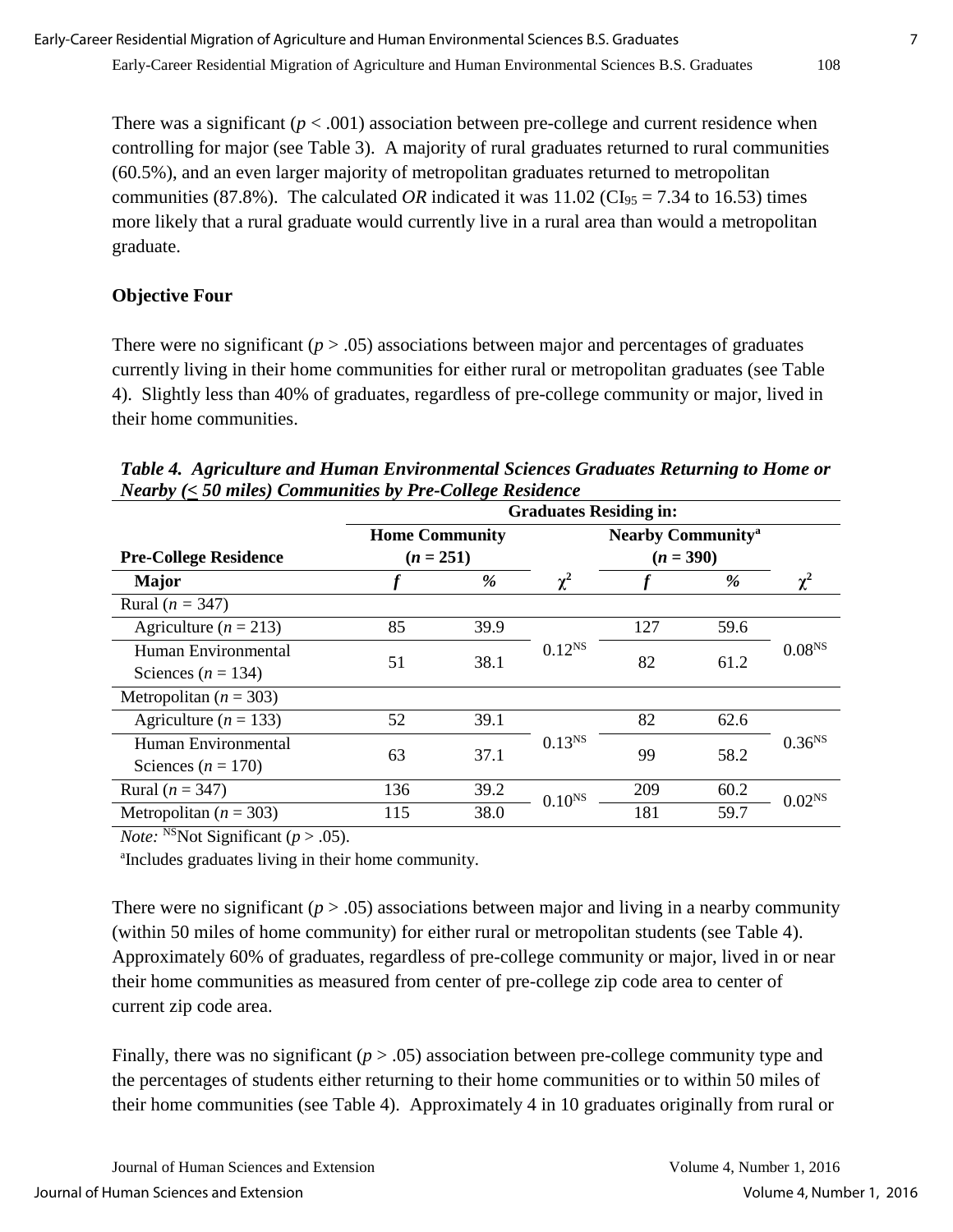metropolitan communities returned to their home communities, while approximately 60% of each group currently lived in or within 50 miles of their home communities.

### **Discussion and Recommendations**

The results of this study document the reality of the "rural brain drain" even among students majoring in agriculture and human environmental sciences at one Land-Grant University. Of the 347 graduates originally from rural areas, only 210 (60.5%) were living in rural areas six or seven years after graduation. Although this loss was partially offset by the 37 metropolitan graduates currently living in rural areas, rural communities experienced a net loss of 100 agriculture and human environmental sciences B.S. graduates from two graduating classes. This out-migration, while less than for other colleges at this university (Estes et al., in press), represents a significant loss in human capital for these rural communities.

This research also supports Human Capital Theory in that, overall, graduates were drawn to metropolitan areas where the economic returns to education tend to be greater (Artz et al., 2014). However, the migration of rural agriculture and human environmental sciences graduates was not as pronounced as the earnings differentials found by Artz et al. (2014) would suggest, possibly indicating that the noneconomic advantages of rural living may somewhat offset the economic advantages (von Reichert et al., 2011). Further research should be conducted to examine the career and residential decision-making processes of rural graduates.

Agriculture graduates were both significantly more likely (*OR* = 2.03) than human environmental sciences graduates to be from rural areas (61.6% versus 44.1%, respectively) and more likely  $(OR = 1.92)$  to currently live in rural areas  $(45.1\%$  versus 29.9%, respectively). This is consistent with previous research (Johnson et al., 2015; McCallister et al., 2005; Wildman & Torres, 2001).

There was no significant difference between majors in the percentage of rural graduates currently living in rural areas; a majority of both rural agriculture (62.4%) and rural human environmental sciences (57.5%) majors were currently living in rural areas. Conversely, metropolitan agriculture majors were significantly more likely (*OR* = 2.33) than metropolitan human environmental sciences majors to currently live in rural areas. Thus, pre-college residence and major may interact to affect post-college residence only for some metropolitan agriculture majors. Further research should be conducted to better understand the nature of this interaction.

Overall, graduates originally from metropolitan areas were overwhelmingly (87.8%) living in metropolitan areas six or seven years after graduation. Despite the small gain in metropolitan agriculture graduates currently living in rural areas previously noted, rural graduates were 11.02 times more likely than metropolitan graduates to currently live in a rural area. While there was a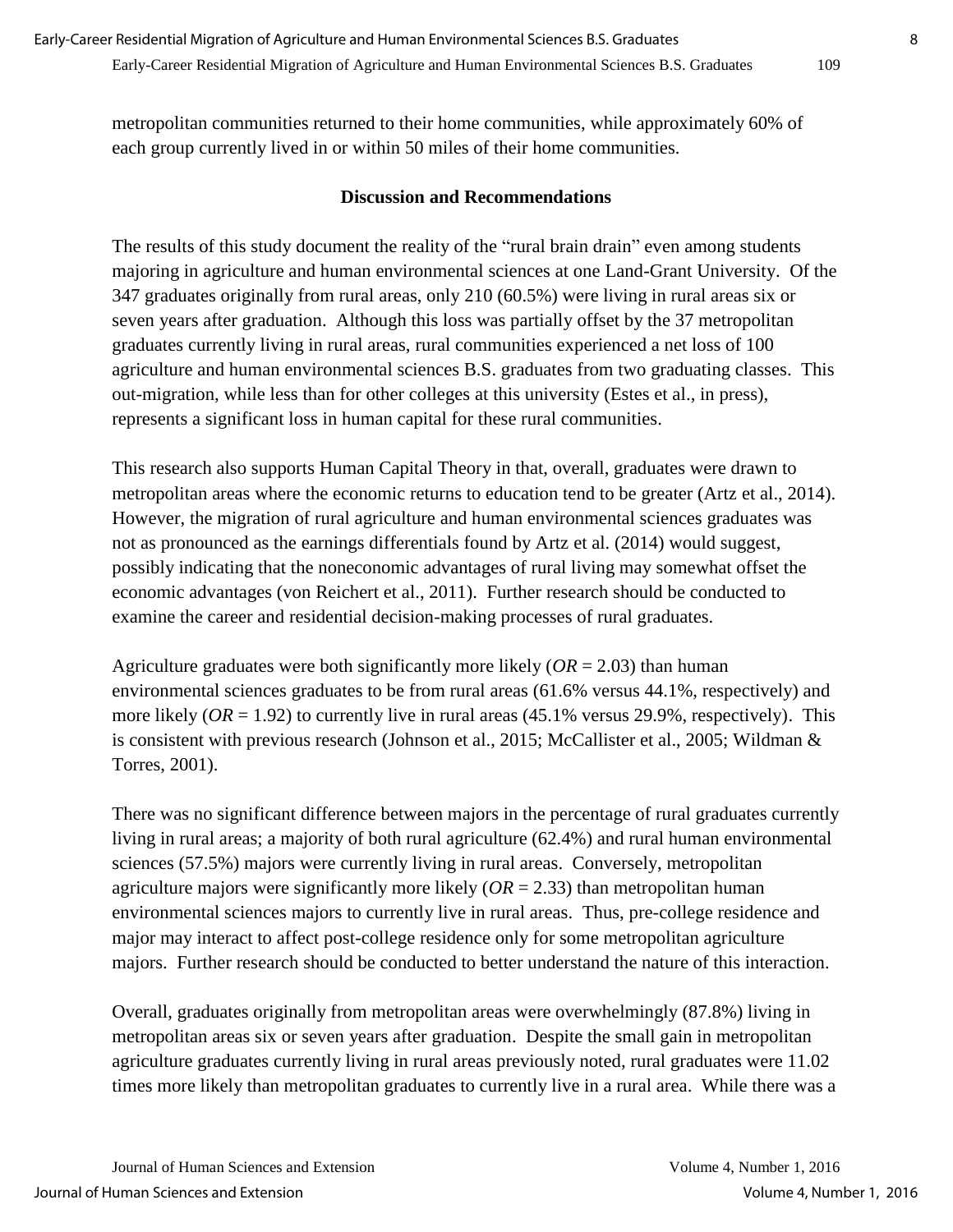degree of "stickiness" associated with pre- and post-college residence for both rural and metropolitan students, this "stickiness" was much greater for students from metropolitan areas. Thus, metropolitan areas gained human capital relative to rural areas by retaining nearly 90% of their graduates while attracting approximately 40% of rural graduates.

There were no significant differences between agriculture and human environmental sciences graduates or between graduates from rural or metropolitan areas in the percentages of graduates currently living in their home community or within 50 miles of their home community. Almost 40% of all graduates currently lived in their home community, while approximately 60% currently lived either in or within 50 miles of their home community. Thus, all majors exhibited an equal propensity to remain close to home, regardless of major or home community. Further research should be conducted to determine whether students are motivated to remain close to home due to the availability of good career opportunities, or if graduates accept less-than-optimal career opportunities as a way to achieve their goal of remaining close to home (von Reichert et al., 2011).

Research should be conducted to determine the specific types of jobs secured by agriculture and human environmental sciences graduates living in rural areas. Are these graduates working in careers that make use of the specific skill sets developed in their degree programs, or are students accepting out-of-field employment as the cost of living in a rural area (von Reichert et al., 2011)?

Land-Grant Universities, especially disciplines in agriculture and human environmental sciences, with their historical commitment to rural areas, must play a key role in enhancing rural economic opportunities (Lichter & Brown, 2014). If rural communities are to survive, this role must include economic development activities that will increase the demand for college-educated workers in rural communities. Without availability of sufficient high-skill jobs, rural communities will most likely continue to export their most academically-talented students to metropolitan areas, while failing to attract significant numbers of metropolitan graduates.

## **References**

- Artz, G. M., Kimle, K. L., & Orazem, P. F. (2014). Does the jack of all trades hold the winning hand? Comparing the role of specialized versus general skills in the returns to an agricultural degree? *American Journal of Agricultural Economics, 96*(1), 193–212. doi:10.1093/ajae/aat063
- Artz, G. M., & Yu, L. (2009). *How ya gonna keep `em down on the farm: Which Land Grant graduates live in rural areas?* Iowa State University, Department of Economics, Working Paper No. 09016. Retrieved from https://www.econ.iastate.edu/research/workingpapers/p1458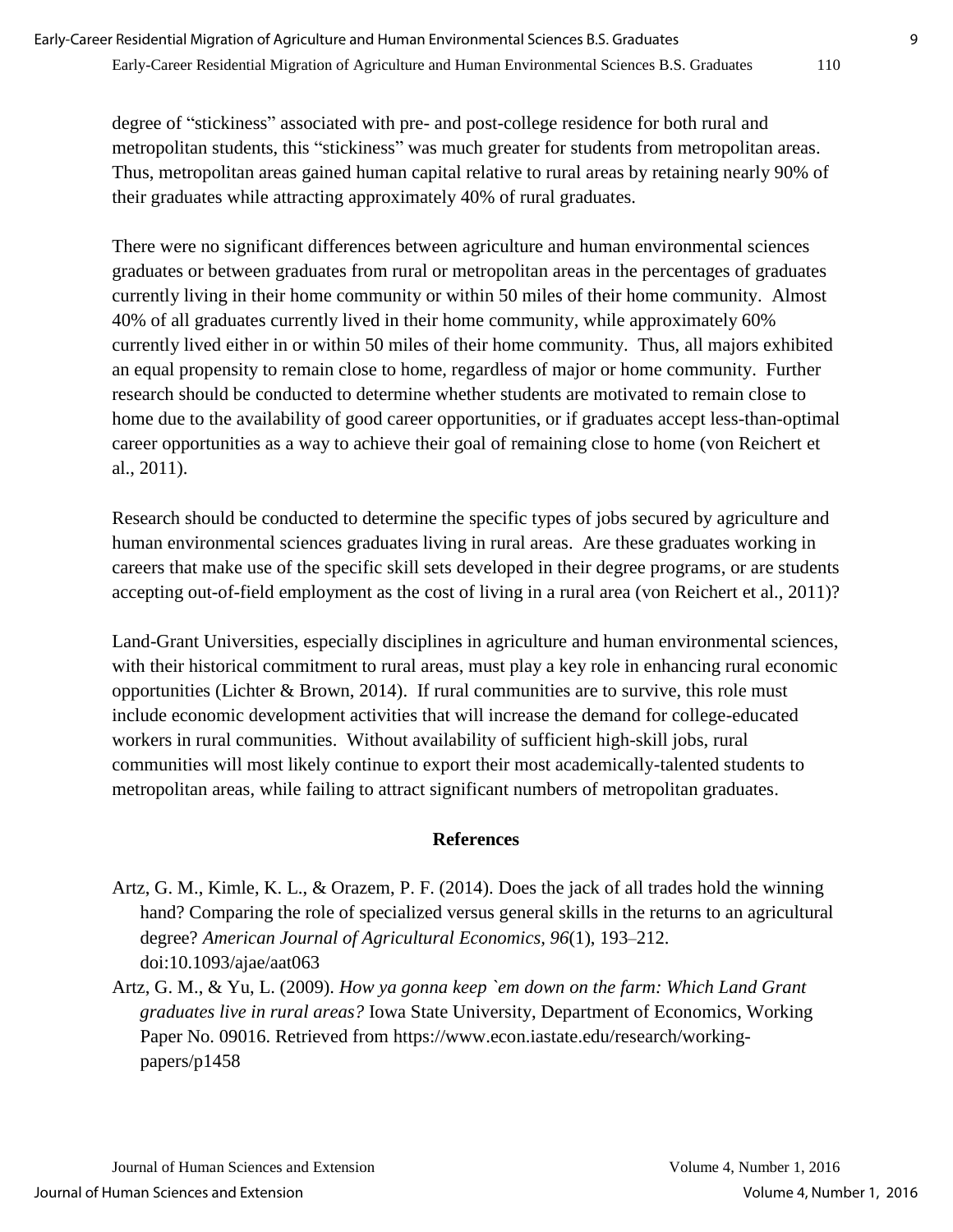- Burbank, J., & Keely, L. (2014). *Millennials and their homes: Still seeking the American Dream*. Demand Institute. Retrieved from http://demandinstitute.org/millennials-and-their-homes/
- Carr, P. J., & Kefalas, M. J. (2009). *Hollowing out the middle: The rural brain drain and what it means for America.* Boston, MA: Beacon Press.
- Cortright, J. (2014). *City report: The young and restless and the nation's cities*. Portland, OR: City Observatory. Retrieved from http://cityobservatory.org/wp-content/uploads/2014/10 /YNR-Report-Final.pdf
- Demi, M. A., McLaughlin, D. K., & Snyder, A. R. (2009). Rural youth residential preferences: Understanding the youth development-community development nexus. *Community Development, 40*(4), 311–330. doi:10.1080/15575330903279606
- Estes, H. K., Estes, S., Johnson, D. M., Shoulders, C. W., & Edgar, L. D. (in press). The rural brain drain and choice of major: Evidence from one land grant university. *NACTA Journal*.
- Garasky, S. (2002). Where are they going? A comparison of urban and rural youths' locational choices after leaving the parental home. *Social Science Research, 31*(3), 409–431. doi:10.1016/S0049-089X(02)00007-8
- Gibbs, R. (2005). Education as a rural development strategy. *Amber Waves, 3*(5), 20–25.
- Goldin, C., & Katz, L. F. (2008). *The race between education and technology.* Cambridge, MA: Harvard University Press.
- Hart, L. G., Larson, E. H., & Lishner, D. M. (2005). Rural definitions for health policy and research. *American Journal of Public Health, 95*(7), 1149–1155. doi:10.2105/AJPH.2004.042432
- Johnson, D. M., Edgar, D. W., Edgar, L. D., Pate, M., & Steffen, R. W. (2015). Biodiesel: Awareness, use, and perceptions of students at four U.S. universities. *NACTA Journal, 59*(1), 54–62. Retrieved from http://www.nactateachers.org/component/attachments/download/2231 .html
- Kusmin, L., Gibbs, R., & Parker, T. (2008). Education's role in the metro-nonmetro earnings divide. *Amber Waves, 6*(1), 30–35.
- Lichter, D. T., & Brown, D. L. (2014). The new rural-urban interface: Lessons for higher education. *Choices, 29*(1), 1–6.
- Marré, A. W. (2014). College education in the post-recession rural economy. *Choices, 29*(2), 1– 5.
- McCallister, D. L., Lee, D. J., & Mason, S. C. (2005). Student numbers in agronomy and crop science in the United States: History, current status, and possible actions. *NACTA Journal, 49*(3), 24–29. Retrieved from https://www.nactateachers.org/attachments/article/331 /McCallister\_Sept\_2005\_NACTA\_Journal-4.pdf
- McGranahan, D. A., & Beale, C. L. (2002). Understanding rural population loss. *Rural America, 17*(4), 2–11. Retrieved from http://www.ers.usda.gov/media/562371/ra174a\_1\_.pdf
- Monk, D. H. (2007). Recruiting and retaining high-quality teachers in rural areas. *The Future of Children, 17*(1), 155–174. doi:10.1353/foc.2007.0009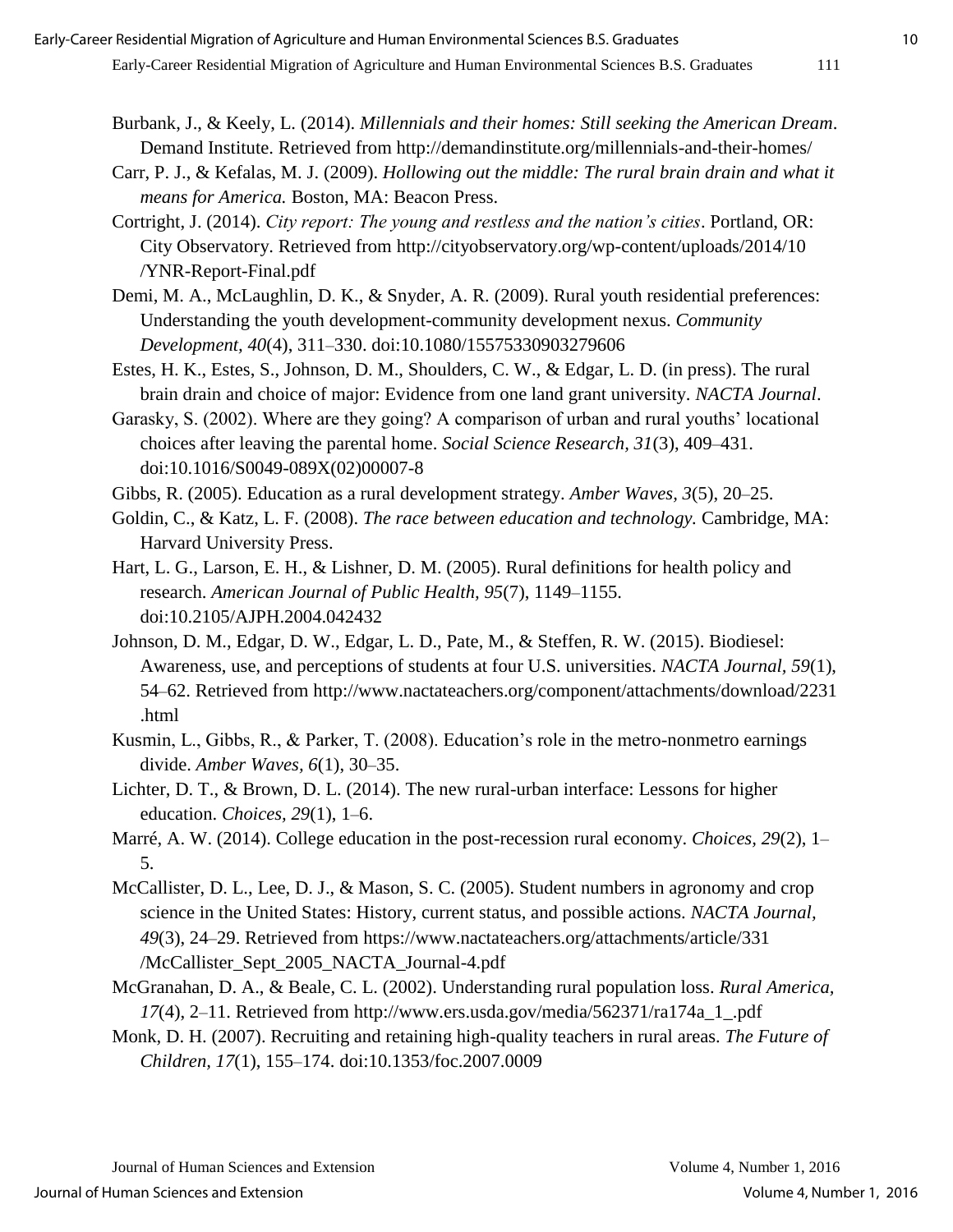*Leslie D. Edgar* is an Associate Professor of Agricultural Communication in the Department of Agricultural Education, Communications and Technology and is Assistant Dean for Student Affairs in the College of Agricultural, Food and Life Sciences at the University of Arkansas.

- Organization for Economic Cooperation and Development. (2001). *OECD glossary of statistical terms: Human capital.* Retrieved from http://stats.oecd.org/glossary/detail.asp?ID=1264
- Petrin, R. A., Schafft, K. A., & Meece, J. L. (2014). Educational sorting and residential aspirations among rural high school students: What are the contributions of schools and educators to rural brain drain? *American Educational Research Journal, 51*(2), 294–326. doi:10.3102/0002831214527493
- Rural Health Research Center (RHRC). (n.d.) *Instructions for downloading 2004 zip data*. University of Washington. Retrieved from http://depts.washington.edu/uwruca/rucadownload.php
- Seevers, B. L., & Graham, D. L. (2012). *Education through Cooperative Extension* (3<sup>rd</sup> ed.). Fayetteville, AR: University of Arkansas.
- Stokes, M. E., Davis, C. S., & Koch, G. G. (2012). C*ategorical data analysis using SAS®* (3rd ed.). Cary, NC: SAS Institute.
- Tan, E. (2014). Human capital theory: A holistic criticism. *Review of Educational Research, 84*(3), 411–445. doi:10.3102/0034654314532696
- U.S. Department of Agriculture Economic Research Service (USDA-ERS). (2012). *Data documentation and methods: Identifying nine rural definitions*. Retrieved from http://www.ers.usda.gov/data-products/rural-definitions/data-documentation-andmethods.aspx
- von Reichert, C., Cromartie, J. B., & Arthun, R. O. (2011). Returning home and making a living: Employment strategies of returning migrants to rural U.S. communities. *Journal of Rural Community Development*, *6*(2), 35–52. Retrieved from http://journals.brandonu.ca/jrcd/article/view/398
- von Reichert, C., Cromartie, J. B., & Arthun, R. O. (2014). Reasons for returning and not returning to rural U.S. communities. *The Professional Geographer, 66*(1), 58–72. doi:10.1080/00330124.2012.725373
- Wildman, M., & Torres, R. M. (2001). Factors identified when selecting a major in agriculture. *Journal of Agricultural Education, 46*(2), 46–55. doi:10.5032/jae.2001.02046

*Donald M. Johnson* is a Professor in the Department of Agricultural Education, Communications